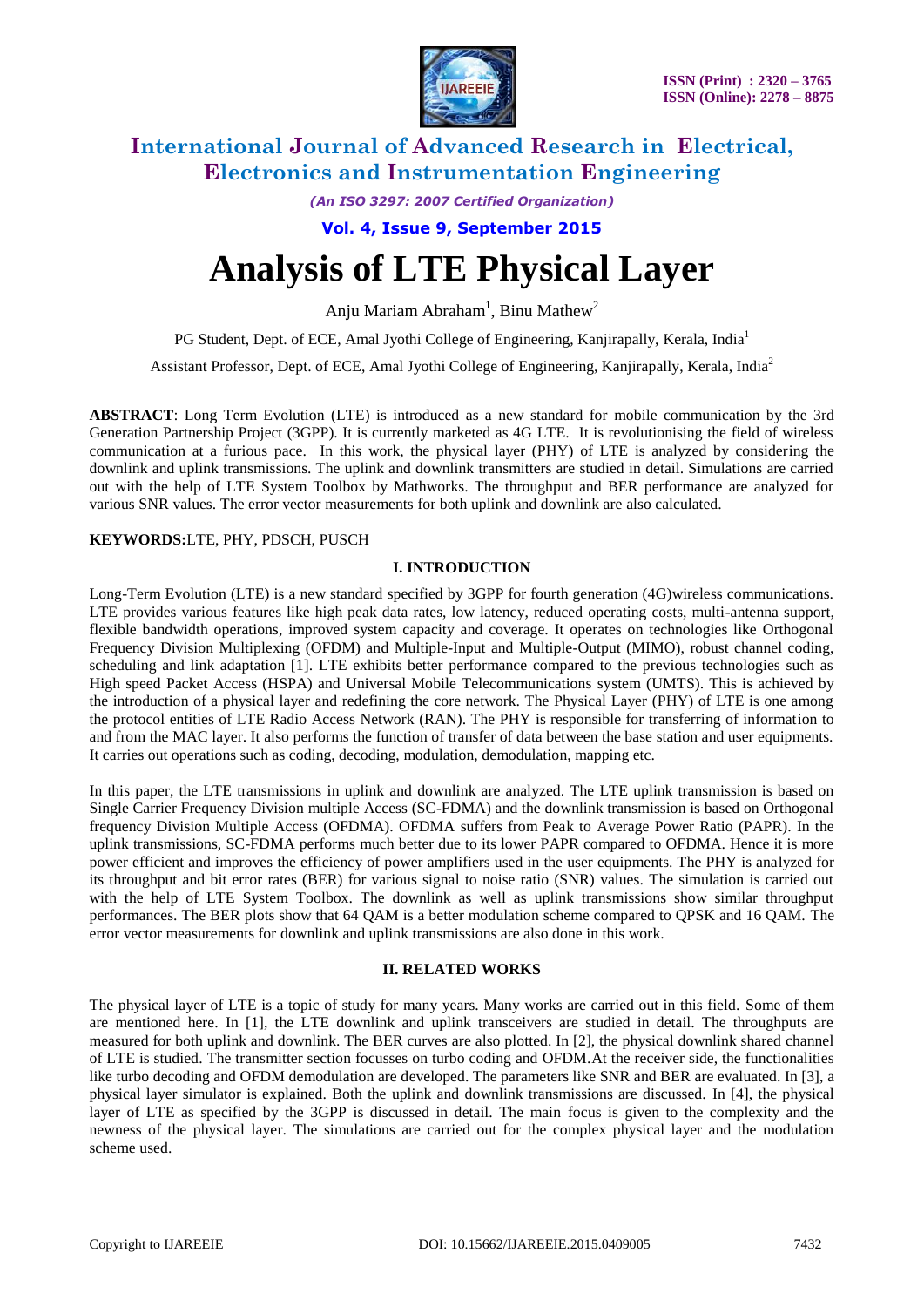

*(An ISO 3297: 2007 Certified Organization)*

### **Vol. 4, Issue 9, September 2015**

### **III. THE LTE PHYSICAL LAYER (PHY)**

The Physical Layer is incorporated in LTE system to improve its performance compared to the older technologies. It is responsible for the transfer of data and control information between the base station and the user equipment. In this study, the downlink and uplink transmissions of LTE are taken into consideration. Hence, the Physical Downlink shared Channel (PDSCH) and Physical Uplink Shared Channel (PUSCH) are considered.

The transmitter section of LTE Downlink is shown in Figure 1. It consists of two separate sections: Downlink Shared Channel (DL-SCH) processing and Physical Downlink Shared Channel (PDSCH) Processing. The steps involved in DL-SCH coding are [5]:

 Transport Block CRC Attachment: It is done for error checking. Each transport block is used to calculate the CRC parity bits. A 24 bit CRC is performed. The transport block is divided by a cyclic generator polynomial, described as  $g_{CRC24A}$ .



Figure 1: The LTE downlink physical layer

- Code Block Segmentation: In LTE, inorder to make the block sizes compatible with the block sizes supported by the turbo interleaver, a minimum and maximum block sizes are specified. The minimum block size is 40 bits and maximum 6144 bits. If the input block size is greater than the maximum size, then it is segmented.
- Channel Coding: Turbo coding is used as the channel coding scheme. A turbo encoder is built using two identical convolutional coders of special type, such as, feedback (recursive) systematic (RSC) type with parallel concatenation. The two encoders are separated by a contention free Quadratic Permutation Polynomial (QPP) interleaver.
- Rate Matching: The rate matching block creates an output bitstream with a desired code rate. The three bitstreams from the turbo encoder are interleaved. A circularbuffer is created by bit collection.Then the bits are selected and pruned from the buffer to create a single output bitstream.
- Code Block Concatenation: The rate matched code blocks are concatenated back together to create the output of the channel coding.

The steps involved in PDSCH processing are [5]:

- PDSCH Scrambling: The codewords are bit-wise multiplied with an orthogonal sequence or a scrambling sequence created using a length-31 Gold sequence generator. The main aim of scrambling is to provide intercell interference rejection.
- Modulation: The scrambled codewords can use QPSK, 16QAM or 64QAM modulation. This provides flexibility to allow the scheme to maximize the data transmitted depending on the channel conditions.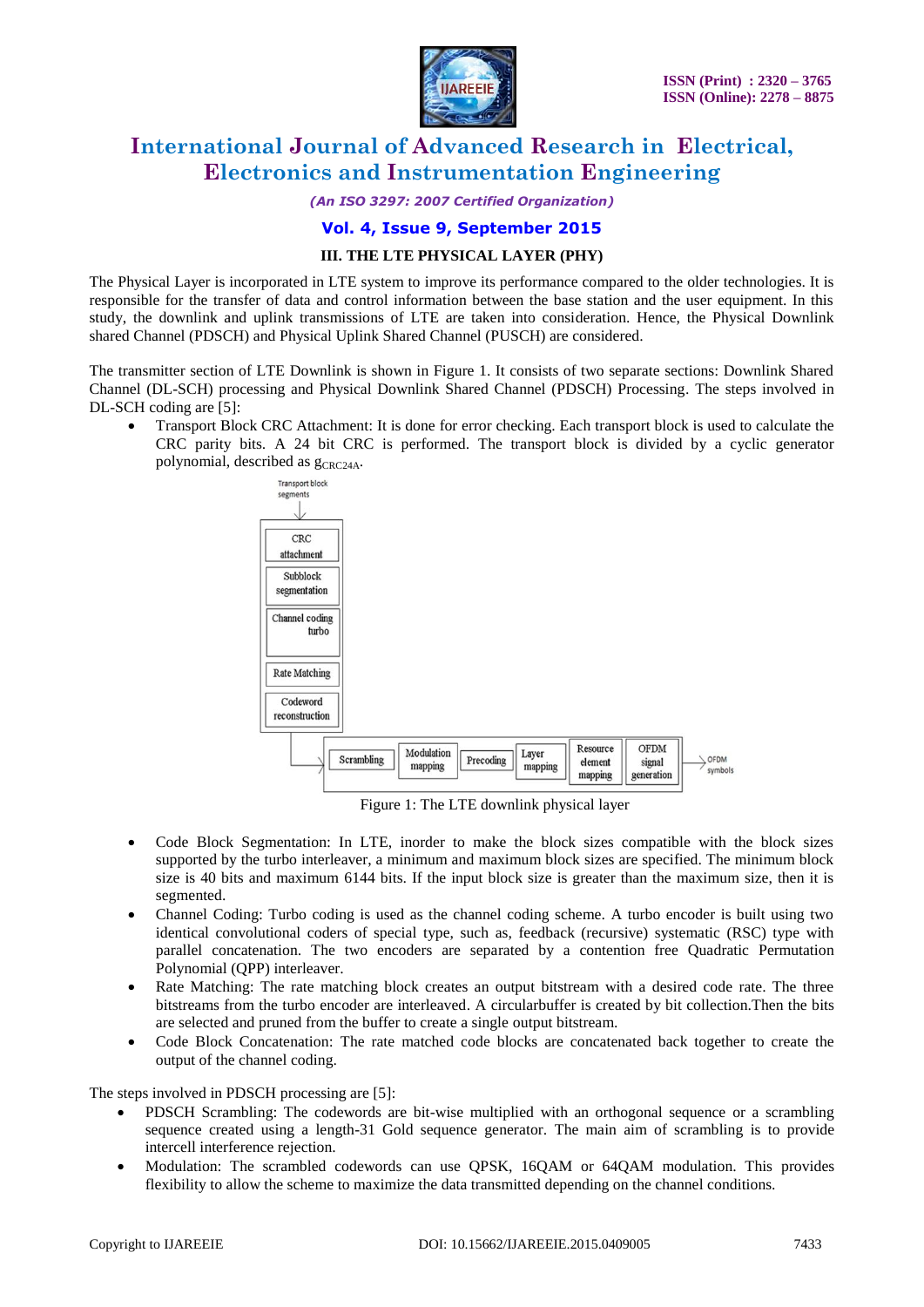

*(An ISO 3297: 2007 Certified Organization)*

### **Vol. 4, Issue 9, September 2015**

- Layer Mapping: Depending on the number of transmit antennas used, the complex symbols are mapped to one, two, or four layers.
- Precoding: Three types of precoding are available in LTE for the PDSCH—spatial multiplexing, transmit diversity, and single antenna port transmission. Within spatial multiplexing, there are two schemes precoding with large delay cyclic delay diversity (CDD), also known as open loop spatial multiplexing, and precoding without CDD, also known as closed loop spatial multiplexing.
- Mapping to Resource Elements (RE):The complex valued symbols are mapped in sequence to resource elements not occupied by synchronization and reference signals. The number of resource elements mapped depends upon the number of resource blocks allocated to the PDSCH.
- OFDM Modulation: The data streams undergo modulation on orthogonal sub channels referred to as sub carriers. It offers high spectrum efficiency, robustness to multipath fading, inference rejection and MIMO transmission.

The transmitter for LTE Uplink is shown in Figure 2. From the figure it can be seen that it also consists of two sections: Uplink Shared Channel (UL-SCH) processing and Physical Uplink Shared Channel (PUSCH) processing. The uplink transmissions are based on SC-FDMA. It increases the efficiency of the power amplifiers and the output power since it has lower PAPR. All the steps other than this are same as in the case of PDSCH.



Figure 2: The LTE uplink physical layer

### **IV. SIMULATION RESULTS**

Here, the simulation is carried out to analyze the LTE Physical layer. The LTE transmissions in uplink and downlink are considered for the study. The throughput and BER are analyzed with the help of the LTE System Toolbox by Mathworks. For PDSCH and PUSCH throughput analysis, Extended Pedestrian A (EPA 5) is taken as the propagation channel. For the first simulation 10 frames are taken and for the second 20 frames are taken[1].

### 1.PDSCH Throughput Simulation

Inorder to analyze the throughput for the PDSCH, some considerations are taken. Transmit diversity is taken as the transmission scheme. Four transmitters and two receivers are considered. The PDSCH data is OFDM modulated and noise is added in the channel which is then OFDM demodulated.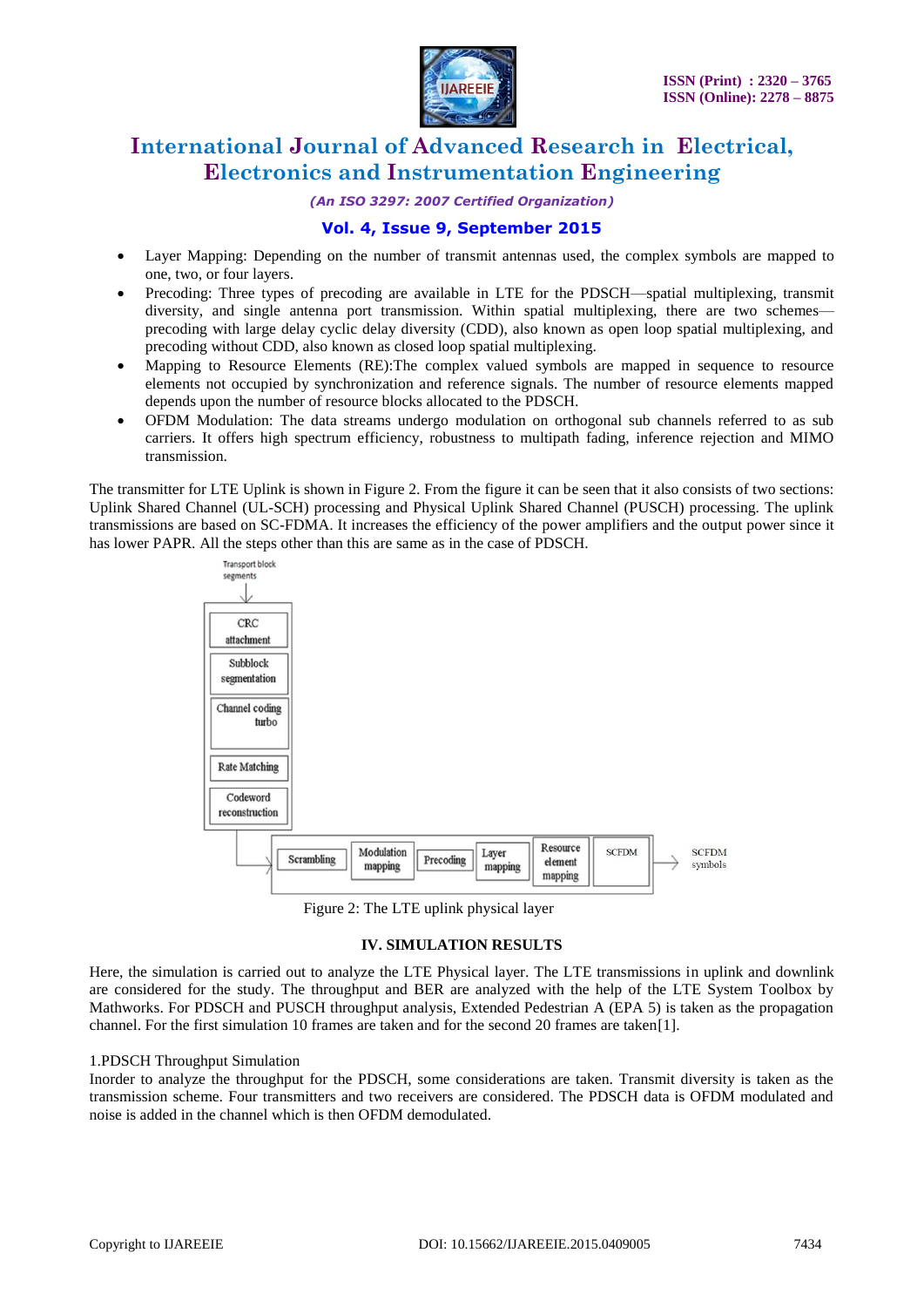

#### *(An ISO 3297: 2007 Certified Organization)*

### **Vol. 4, Issue 9, September 2015**



Figure 3: The PDSCH throughput for 10 frames

Figure 3 shows the throughput of PDSCH for 10 frames. The measured throughput is above 70% for SNR values of - 1.2 dB and above. It increases and becomes steady for 2 dB SNR and above.



Figure 4: The PDSCH throughput for 20 frames

Figure 4 shows the throughput of PDSCH for 20 frames. It is found that the measured throughput is above 70 % for SNR values of 2.2 dB.

#### 2.PUSCH Throughput Simulation

In this case, similar considerations are taken as PDSCH for its simulation. Low multi antenna correlation is considered. Almost similar performance is obtained for PUSCH as in PDSCH.



Figure 5: The PUSCH throughput for 10 frames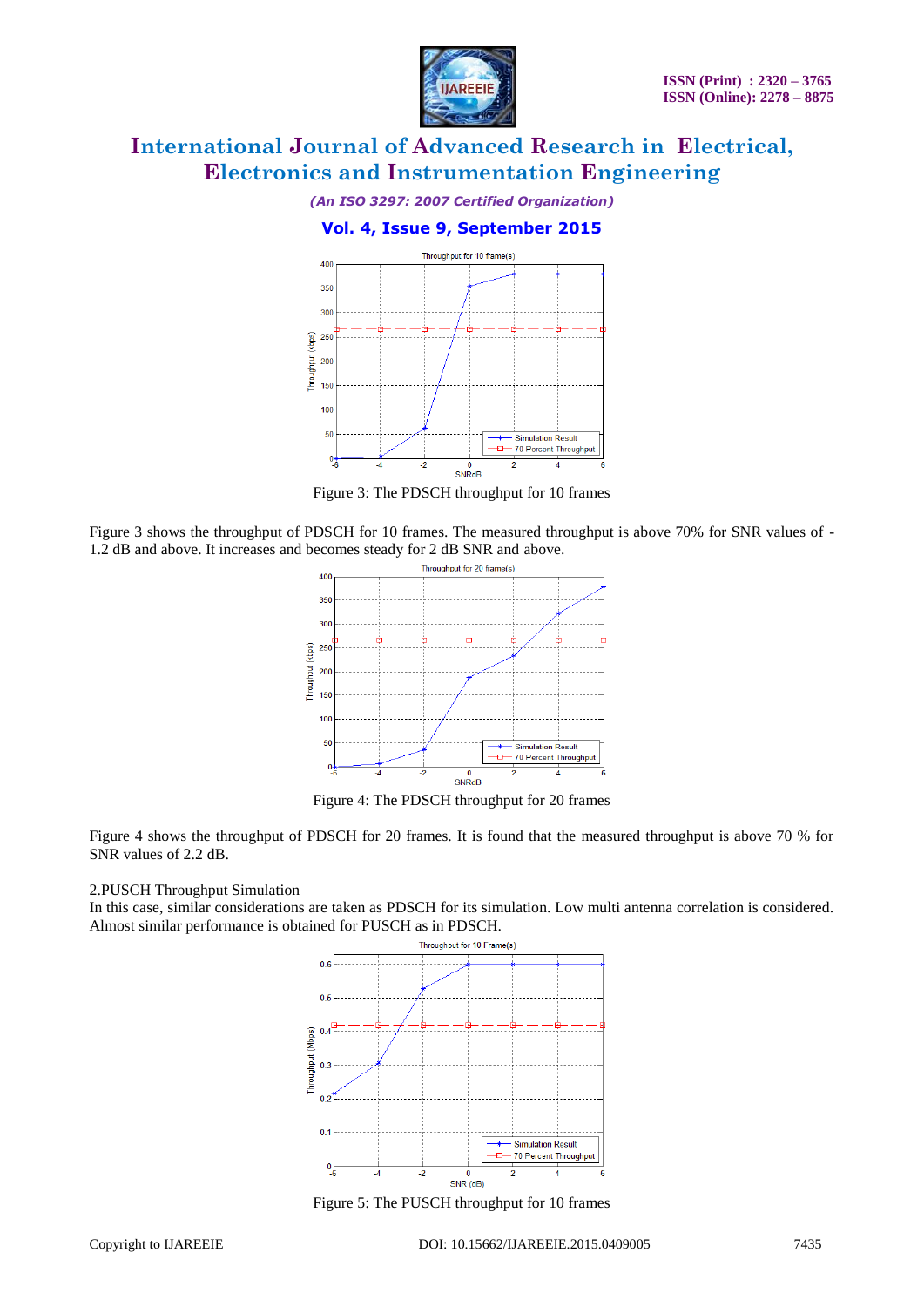

*(An ISO 3297: 2007 Certified Organization)*

### **Vol. 4, Issue 9, September 2015**

Figure 5 shows the throughput of PUSCH for 10 frames. Themeasured throughput is above 70% for SNR values of -1.2 dB and above. It increases and becomes steady for 2 dB SNR and above.



Figure 6: The PUSCH throughput for 20 frames

Figure 6 shows the throughput of PUSCH for 20 frames. It is found that the measured throughput is above 70 % for SNR values of 2.2 dB.

### 3.PDSCH BER performance

The BER curves for PDSCH are plotted using the LTE System Toolbox. Here, the SNR ranges from -10 to 10 dB and transport block (TB) sizes of 1000 and 1500. A random stream of bits as the size of transport block is generated. It undergoes the Downlink Shared Channel (DL-SCH) coding to rematch the transport block sizes to the available PDSCH bits.



Figure 7: The BER curve for TB=1000

Figure 7 shows the BER curve for TB=1000 and Figure 8 shows the BER curve for TB=1500.